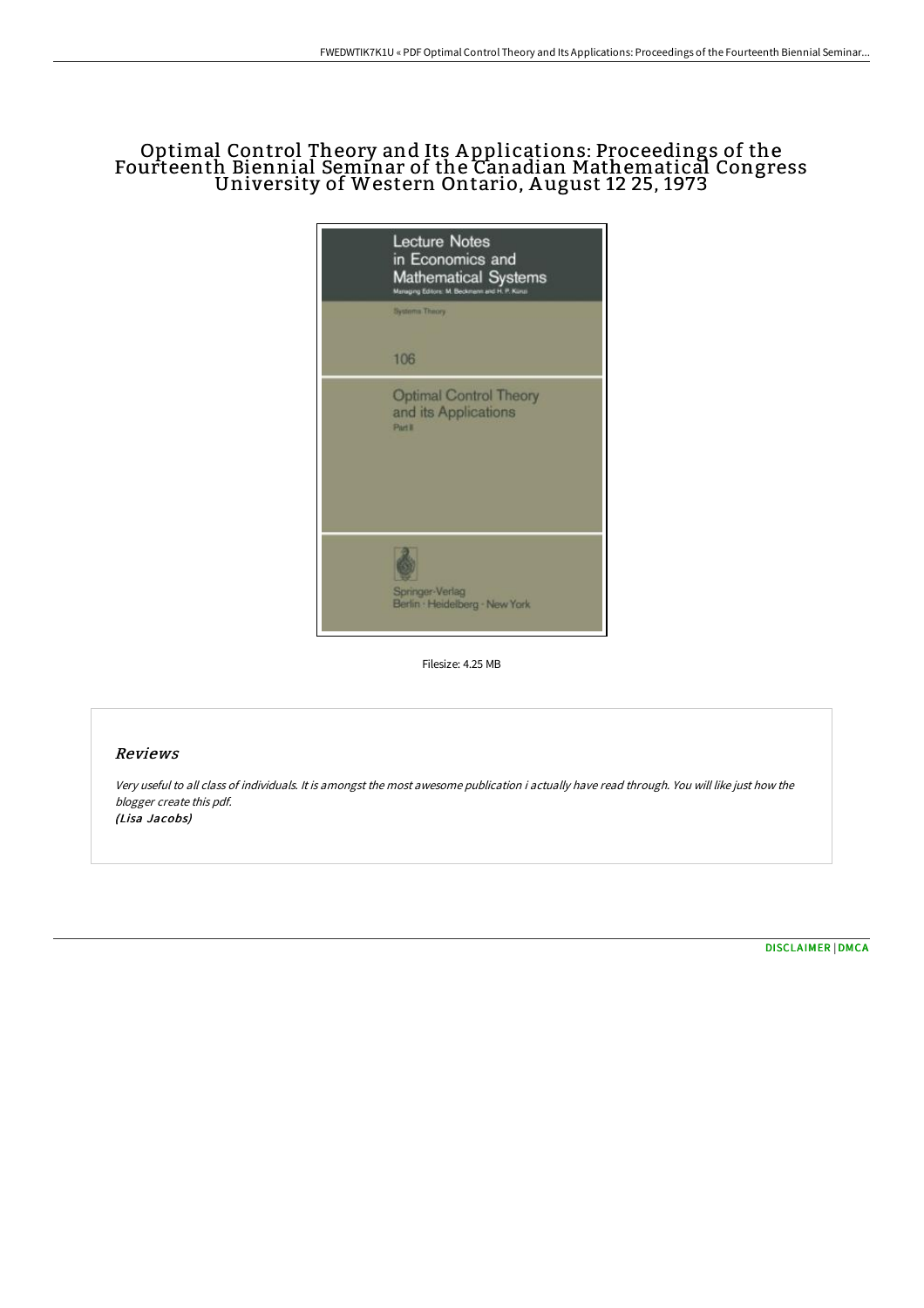#### OPTIMAL CONTROL THEORY AND ITS APPLICATIONS: PROCEEDINGS OF THE FOURTEENTH BIENNIAL SEMINAR OF THE CANADIAN MATHEMATICAL CONGRESS UNIVERSITY OF WESTERN ONTARIO, AUGUST 12 25, 1973



Springer. Paperback. Book Condition: New. Paperback. 420 pages. Dimensions: 9.6in. x 6.7in. x 0.9in.This work (in two parts), Lecture Notes in Economics and Mathe matical Systems, Volume 105 and 106, constitutes the Proceedings of the Fourteenth Biennual Seminar of the Canadian Mathematical Congress, which was held from August 12 to August 25, 1973 at the University of Western Ontario, London, Ontario. The Canadian Mathematical Congress has held Biennual Seminars since 197, and these have covered a wide range of topics. The Seminar reported in this publication was concerned with Optimal Control Theory and its Applications, a subject chosen for its active rowth and its wide implications for other fields. Both these aspects are exemplified in these Proceedings. Some lectures provided excellent surveys of particular fields whereas others concentrated on the presentation of new results. There were six distinguished Principal Lecturers: H. T. Banks, A. R. Dobell, H. Halkin, J. L. Lions, R. M. Thrall and W. M. Wonham, all of whom gave five to ten lectures during the two weeks of the Seminar. Except for Dr. Dobells, these will all be found in Volume 105. Besides the Principal Lecturers there were three Guest Lecturers: M. C. Delfour, V. Jurdjevic and S. P. Sethi, who presented substantial bodies of material in two or three lectures and which are included in Volume 106. Many of the participants also spoke and reports of 0st of these have also been included (Volume 106). This item ships from multiple locations. Your book may arrive from Roseburg,OR, La Vergne,TN. Paperback.

 $\overline{\mathbf{m}}$ Read Optimal Control Theory and Its Applications: Proceedings of the Fourteenth Biennial Seminar of the Canadian [Mathematical](http://techno-pub.tech/optimal-control-theory-and-its-applications-proc-1.html) Congress University of Western Ontario, August 12 25, 1973 Online Download PDF Optimal Control Theory and Its [Applications:](http://techno-pub.tech/optimal-control-theory-and-its-applications-proc-1.html) Proceedings of the Fourteenth Biennial Seminar of the

Canadian Mathematical Congress Univer sity of Western Ontario, August 12 25, 1973